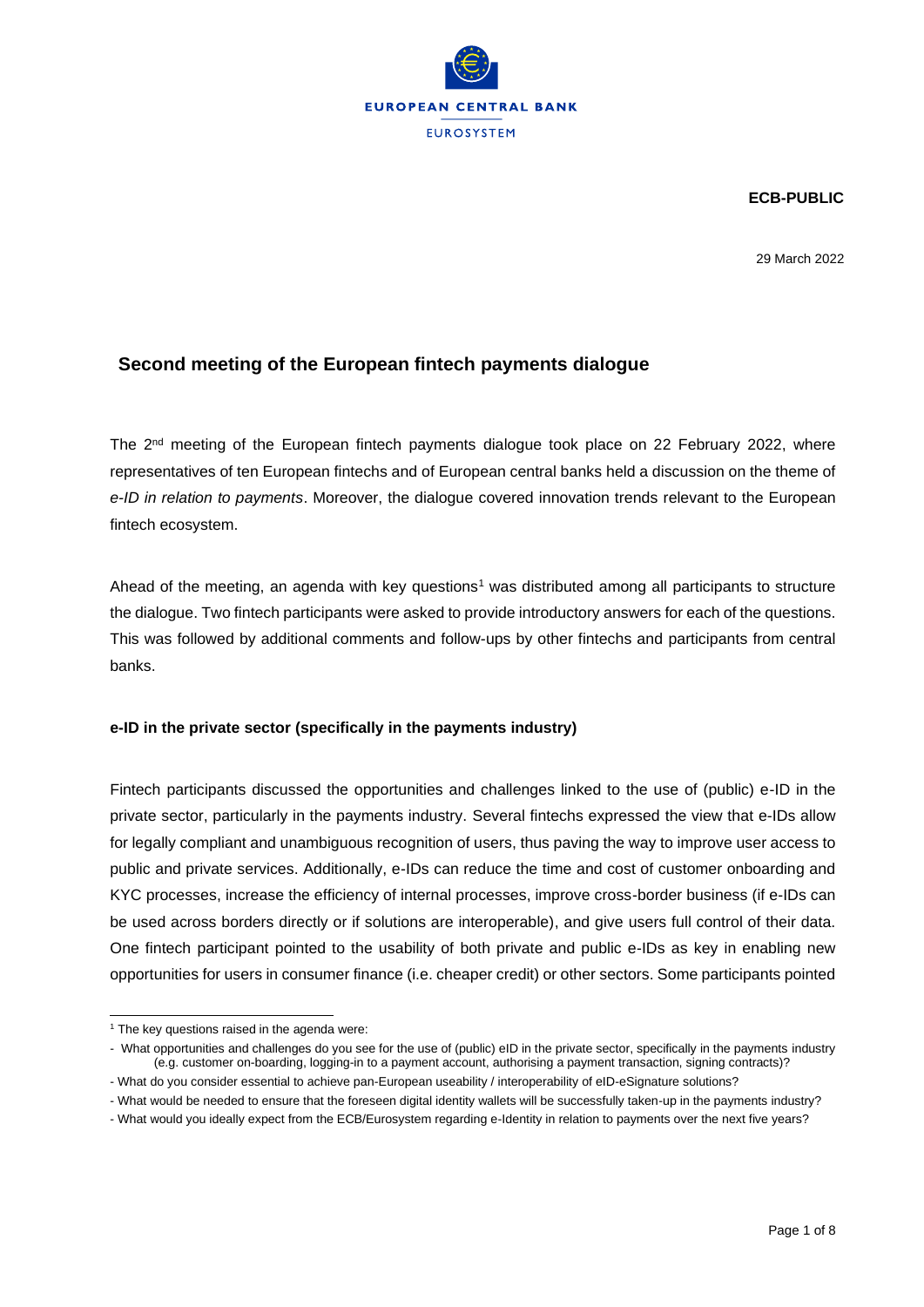to positive lessons learnt from the recent roll-out campaigns of (public) e-IDs in Europe. However, some 20 years passed between the roll-out in the Nordics and eID being used there on a daily basis. The costs charged for making use of the public infrastructure were mentioned as an obstacle.

Fintech participants stressed that for programs to be successful, these should be customer-centric and focused on use cases where users were highly motivated (i.e. credit card applications) and should be targeted at lower value / higher volume areas, such as payments, in subsequent waves. It should be kept in mind that a customer has many "identities", "qualifications", etc. that ideally should be accessible through one solution. The roll-out of the Covid-19 pass as a mobile app was an illustration of the desirability of such forms of digital identity.

In the following comments, fintech participants voiced significant concerns over remaining challenges such as the incomplete interoperability between e-identities and stressed the need for standardization. One fintech participant mentioned that user onboarding by e-IDs has been challenging due to the lack of trust in remote proofing of identity for many years. However, this situation has been changing rapidly and, today, digital identities less often require some form of physical intervention.

Other fintech participants expressed the importance of using existing infrastructure when thinking of new solutions, considering the cost of the public infrastructure and of the investment already made.

Several fintechs emphasized the importance of increasing flexibility in regulation to enable the deployment of user-friendly technology systems. They supported that regulatory frameworks should be open to the new technologies that fintechs are bringing to the market (i.e. blockchain) and embrace industry specificities.

## **Pan-European useability and interoperability**

Participating fintechs debated on current obstacles to pan-European useability and interoperability of e-ID solutions. Several fintechs stressed that the implementation of the eIDAS Regulation is different in each EU country. Substantial regulatory differences and specificities existed across European markets. Fintech participants reflected on the challenges posed by certification requirements unique to each of the 27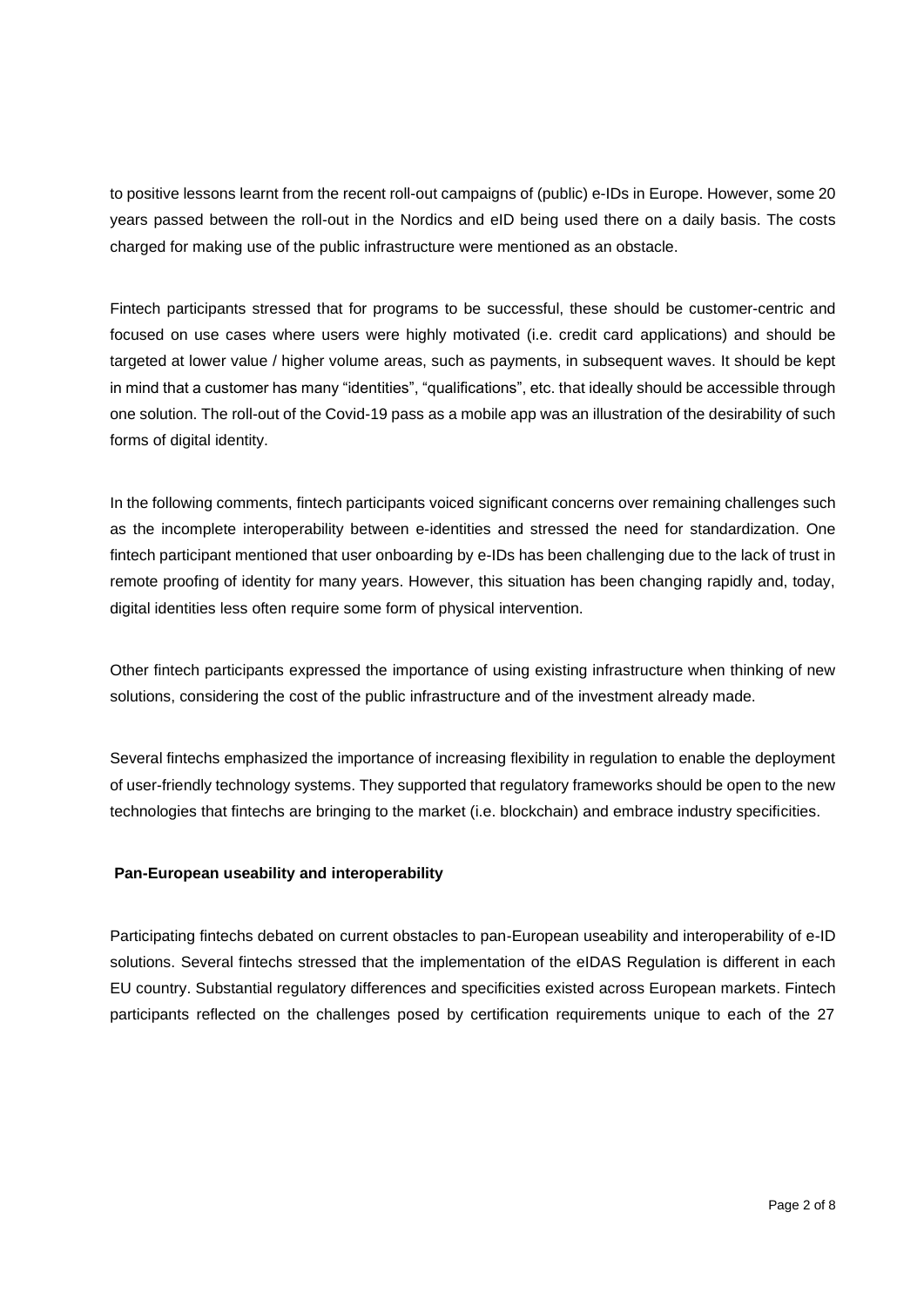Member States and diverging national interpretations of eIDAS, which increase the cost and difficulty of expanding operations across European markets or collaborating with other fintechs in the e-ID ecosystem.

Not only interoperability should be aimed at, but a full standardisation. Participants pointed to the need to establish harmonised and accepted rules for the use of e-IDs in the private sector, in the same vein eIDAS did for the use of e-IDs in the public sector. One fintech participant reminded that industry sectors, e.g. health care or finance, typically also have national requirements or interpretations, which further complicate the use of e-ID. The participant reiterated the importance of building-up trust across industries for the development of a successful e-ID ecosystem.

Some fintechs described what they currently view as a closed e-ID landscape between service providers, who are often unwilling to open up identity resources to enable interoperability. Customers must manage the large number of e-identities they hold with different providers to access different businesses and services, leaving a growing digital footprint that may put their data privacy at risk. Moreover, customers are increasingly relying on non-European companies to help them with this. One fintech representative pointed to the potential to deliver efficiencies and value-added services by creating a central place for e-IDs that allows for stronger authentication and fraud prevention. On the topic of self-sovereignty identity and digital privacy, several fintech participants expressed support for introducing the necessary regulatory framework to have one central point to manage all digital IDs that users accumulate during their digital life and give users full control over what data is given to the businesses they interact with.

One fintech representative pointed to a major roadblock for pan-European e-ID schemes stemming from the reluctance of some Member States to give away sole-custody of identity matters, which they see as part of their sovereignty. In the area of trust services (beyond e-IDs), which are deemed less sensitive, Member States were more willing to recognize other countries' certifications and thus more likely enabling interoperability.

Some fintech participants suggested expanding some currently-used practices to improve interoperability that do not depend on regulatory action in the short-term. Consolidation and collaboration in the market (i.e. peer-to-peer company connections, brokers) can close the interoperability gap and help offer customers seemingly pan-European solutions that present options available to them in various markets. One participant suggested the use of an independent broker that understands the regulation and legislation across Member States and can support the entrance of compliant fintechs to European markets. However,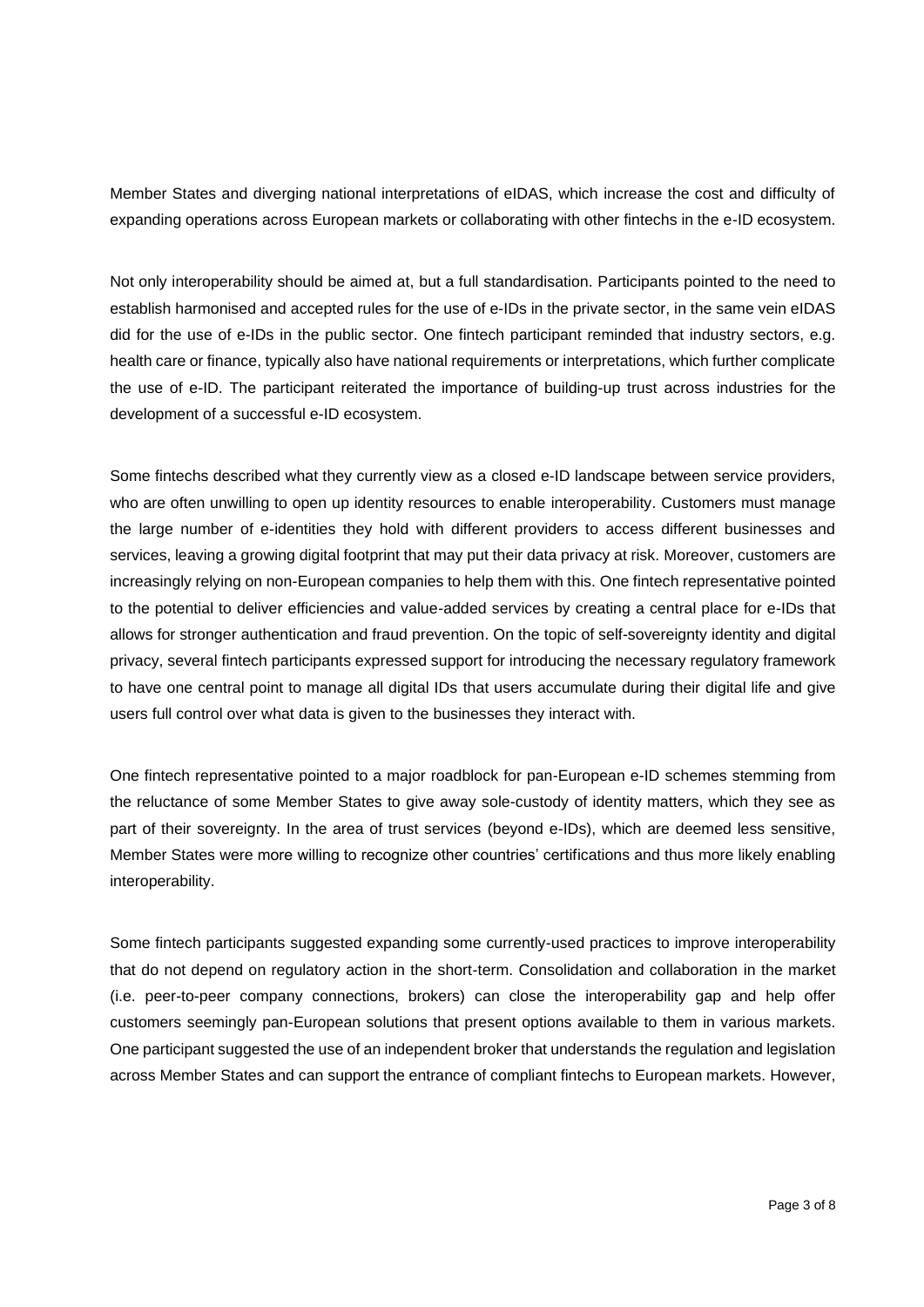the representative pointed to some areas that would require EU-wide rules, such as individuals in Member State A who want to use a service in Member State B but cannot use their national e-IDs in that jurisdiction.

Finally, several fintech representatives touched on the importance of increasing user awareness regarding the differences and advantages of new services and technologies. This would create trust and help sustain the spread of these technologies on a pan-European level.

### **Take-up of digital identity wallets in the payments industry**

For the successful take-up of the foreseen digital identity wallets<sup>2</sup> in the payments industry, some fintech participants re-emphasized the positive role the private sector can play in the development of high-uptake user-friendly solutions. Several participants noted fintechs are not included in e-ID discussions by the authorities, risking the creation of public solutions that are not user-friendly and might encounter adoption issues. The technical development for these solutions requires large investments and rare talents. A multitude of wallets may lead to interoperability issues. Finally, the actual adoption by users is a further challenge, for which easy onboarding and/or a killer app is required. Member States should find common ground on a standard for a digital identity wallet and allow the private sector to add value to the standard chosen.

Other fintech representatives expressed that authorisation of payment transactions (i.e. qualified signature for payments above a certain amount) will be critical for the future uptake of digital wallets in the payments industry. A focus on user experience will be key to make authorization as good as possible. One fintech participant voiced the need to have the same level of frictionless experience as currently for payments with Google Pay or any of the "X-Pays". For this to occur, as a first step it should become possible to set the European digital identity wallet as the default ID wallet in a smartphone's operating system. Another participant voiced the importance, in the payments domain, to harmonize the requirements for eID in cross-

<sup>&</sup>lt;sup>2</sup> See: Proposal for a Regulation of the European Parliament and of the Council amending Regulation (EU) No [910/2014 as regards establishing a framework for a European Digital Identity \(SEC\(2021\) 228 final\) -](https://digital-strategy.ec.europa.eu/en/library/trusted-and-secure-european-e-id-regulation) (SWD(2021) 124 final) - [\(SWD\(2021\) 125 final\).](https://digital-strategy.ec.europa.eu/en/library/trusted-and-secure-european-e-id-regulation) The European Digital Identity will be available to EU citizens, residents, and businesses who want to identify themselves or provide confirmation of certain personal information. It can be used for both online and offline public and private services across the EU. Every EU citizen and resident in the Union will be able to use a personal digital wallet.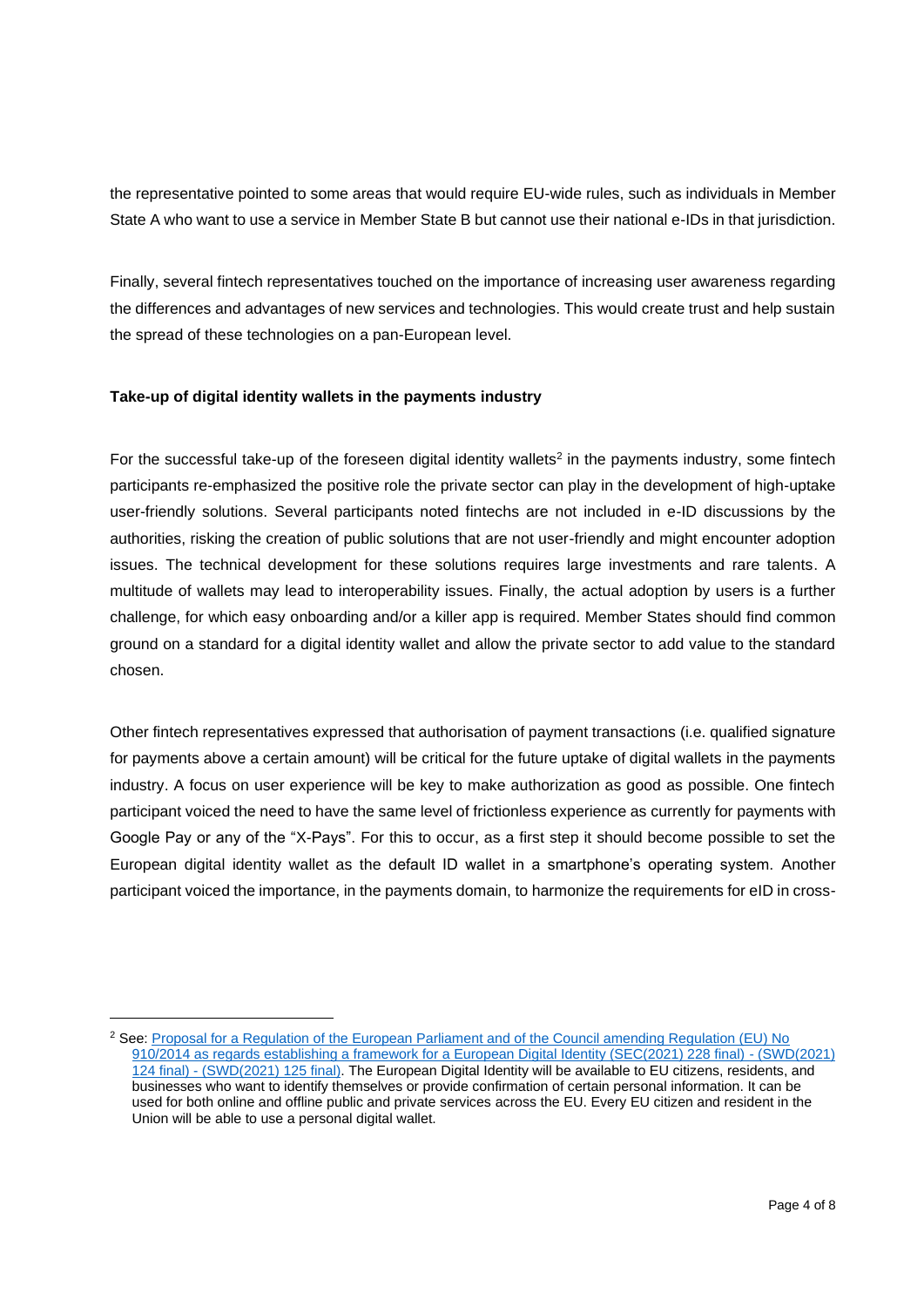border transactions and to ensure good standard APIs for identity assertions. The focus of eIDAS could be on enabling access to public sector services, whereas business should be in charge of the applications.

Moreover, fintech participants see an important role for the European Commission in creating standards and rules for open infrastructures and also in supporting market competition in the e-ID segment, advising that support for national governments creating their own ID wallets could lead to monopolies within national borders and impede private sector innovation.

### **Expectations for the Eurosystem**

The importance of contributing to fraud risk management was highlighted by some fintech participants who stated the benefits of aligning fraud reporting requirements to distinguish between the methods of authentication used and thereby possibly support the use of e-IDs. Additional suggestions were to consider stricter multi-factor authentication, limit screen-scraping practices in open banking, and further develop more stringent liability standards to limit fraud risks. Moreover, fintech representatives see a role for the Eurosystem to facilitate discussions with national central banks, regulators, and the EBA to harmonize rules and procedures (i.e. processing of national identifiers).

In the following comments, some fintech participants emphasised the need for the fintech industry to have clarity on the level of assurance desired by regulators for payment use cases. This would ensure fintech investments are allocated to ensure the right levels of security.

Finally, a majority of fintech participants were optimistic about collaboration with the Eurosystem, the European Commission, and national governments to focus on the e-ID needs of the population and on evaluating promising ecosystems for the use of digital identity wallets, including but not limited to the financial sector.

#### **Innovation trends**

In discussions on emerging innovation trends, fintech participants mentioned the advances being made in transitioning from e-IDs via physical capturing to identities that are digital at their core. Some participants also cite the rise in cyber activity, which can have a long-lasting negative impact on user trust in electronic identities and signatures. They emphasize the need to have multi-channel/out-of-bound approaches to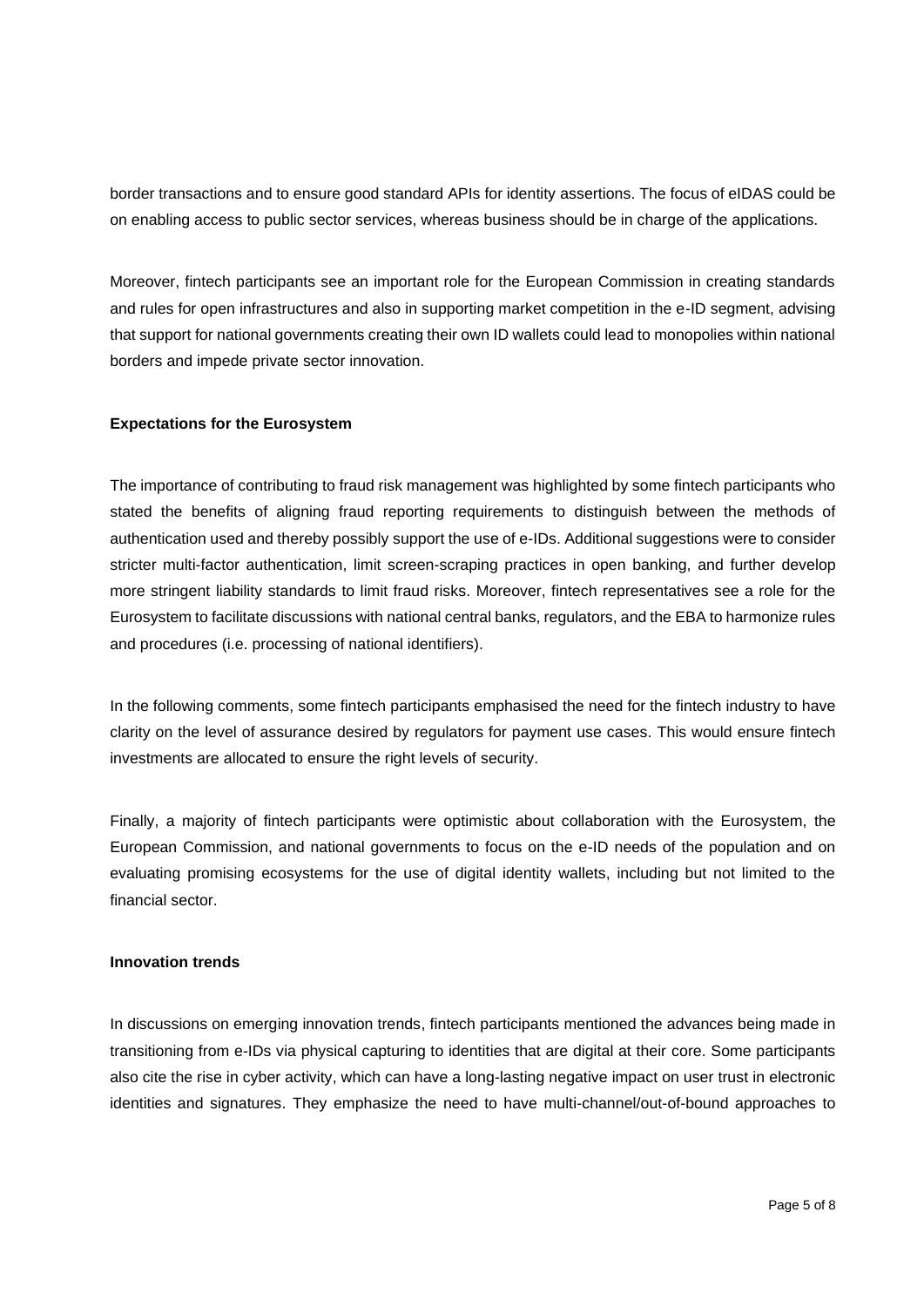digital identities since multi-factor authentication no longer ensures protection. Lastly, one fintech participant mirrored concerns regarding cyber-fraud and the need for further supervisory activities, referring to new trends such as deep-fakes that no current algorithm can detect.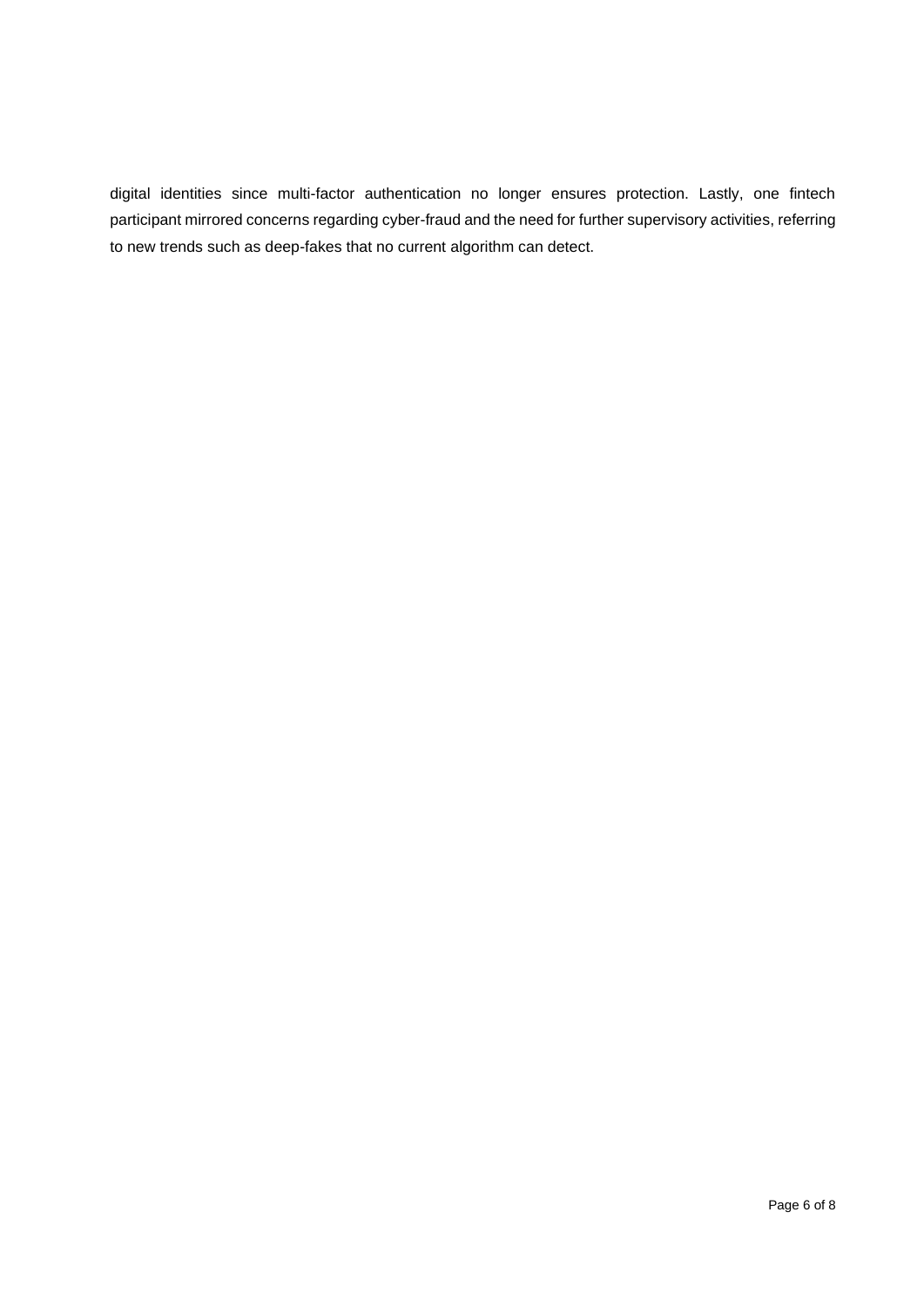# **Annex – List of participants**

| <b>Participant's organisation</b> | <b>Name of participant</b> | <b>Position</b> |
|-----------------------------------|----------------------------|-----------------|
| Deutsche Bundesbank               | Mr Dirk Schrade            | Chair           |
|                                   |                            |                 |
| Identyum                          | Mr Robert Ilijaš           |                 |
| Intesa                            | Mr Giuseppe Mariani        |                 |
| itsme                             | Mr Remy Knecht             |                 |
| Netlock                           | Mr Ábel Frecska            |                 |
| Ondato                            | Mr Liudas Kanapienis       |                 |
| <b>SETCCE</b>                     | Mr Aljoša Jerman Blažič    |                 |
| Signicat                          | Mr Gunnar Nordseth         |                 |
| Signicat                          | Mr Allard Keuter           |                 |
| Ubble                             | Ms Juliette Delanoë        |                 |
| Veriff                            | Mr Janer Gorohhov          |                 |
| Verimi                            | Mr Roland Adrian           |                 |
|                                   |                            |                 |
| National Bank of Belgium          | Mr Vincent Lanthier        |                 |
| <b>Bulgarian National Bank</b>    | Mr Stefan Antimov          |                 |
| Danmarks Nationalbank             | Mr Jacob Mølgaard Heisel   |                 |
| Deutsche Bundesbank               | Ms Heike Winter            |                 |
| Eesti Pank                        | Mr Teet Puusepp            |                 |
| Central Bank of Ireland           | Mr Austin Carberry         |                 |
| Banco de España                   | <b>Ms Lourdes Cremades</b> |                 |